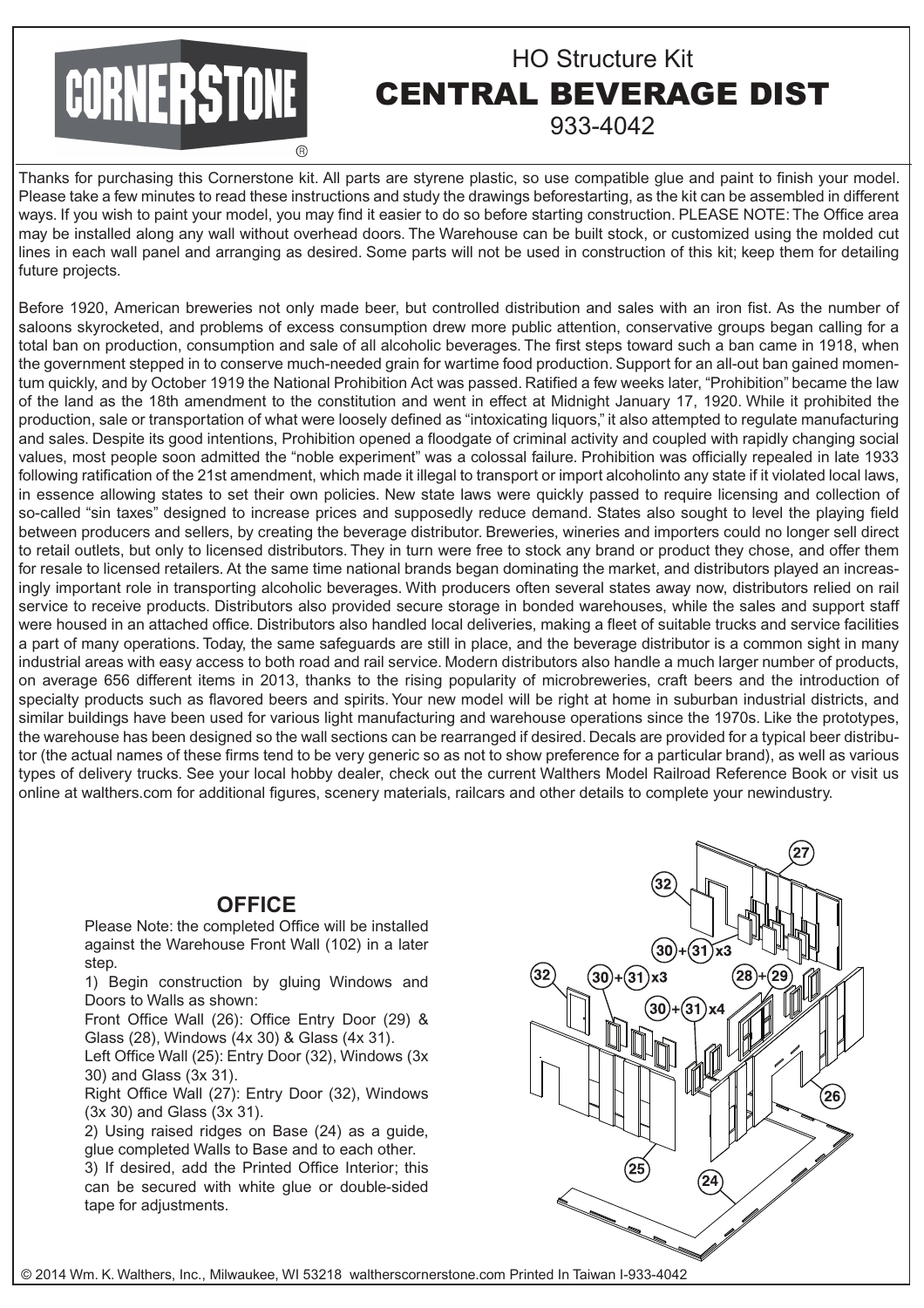

### **REFRIGERATION/AIR CONDITIONING UNITS**

Parts are included to construct seven different types of air condition/roof-mounted refrigeration units. Larger units can be installed as desired on the Warehouse Roof (23), and smaller units on the Office Roof (34). All units consist of six parts: Front Panel, Rear Panel, Left and Right Sides, Base and Top Panel, which are assembled as shown.

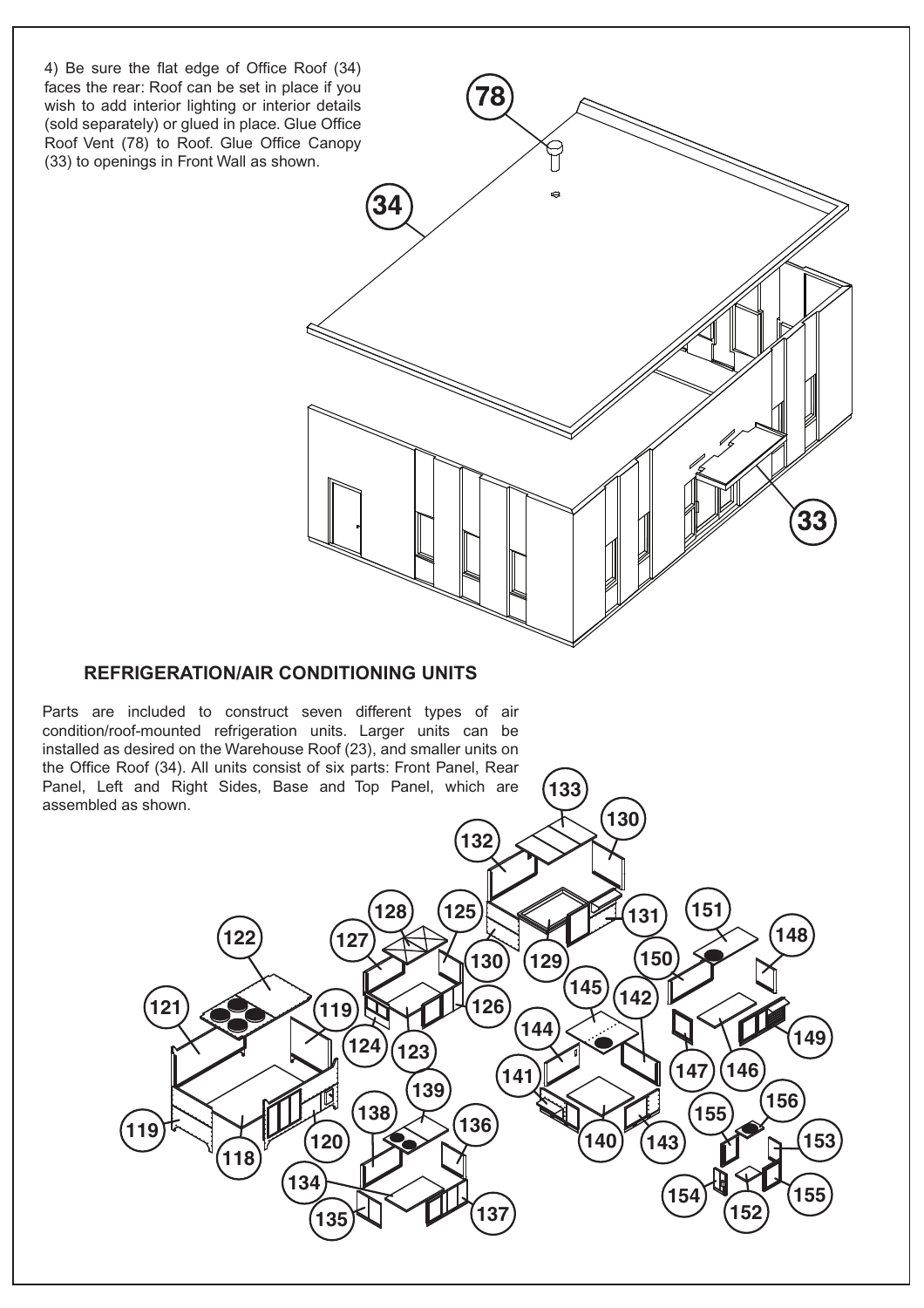#### **WAREHOUSE**

Please Note: Warehouse Walls (101, 103, 104) have molded cut lines on the back so you can easily reposition the truck and railcar docks if desired. With additional modifications to the Roof and Base, you can build a smaller structure if desired. Hold the walls carefully! Keeping your hands clear and cutting away from your self, use a sharp knife and make several light passes down the cut lines to separate the wall sections. 1) Begin construction by gluing Windows and Doors to Walls as shown:

Rail Dock Wall (101): Roll-Up Doors (2x 17) and Glass (4x 17)

Truck Dock Wall (103) Roll-Up Truck Doors (4x 16) and Glass (4x 18), Entry Door (19).

Rear Warehouse Wall (104): Entry Door (19)



2) Using raised ridges on Base (1) as a guide, glue completed Walls to Base and to each other.

3) Construct two Railcar Dock Seals as follows: Glue Bellows (2x 13) together as shown. Glue Door Frame (15) to inside edge of Bellows and Striker Plate (14) to outside edge. Glue completed seals to Rail Dock Wall (103). Glue Dock Ramp Plate (2x 15) to Dock Wall below each door as shown.

4) Glue Truck Loading Dock Seals (4x 10) to Truck Dock Wall (103). Glue Truck Dock Bumpers (4x 11) to Dock Wall below each door as shown.